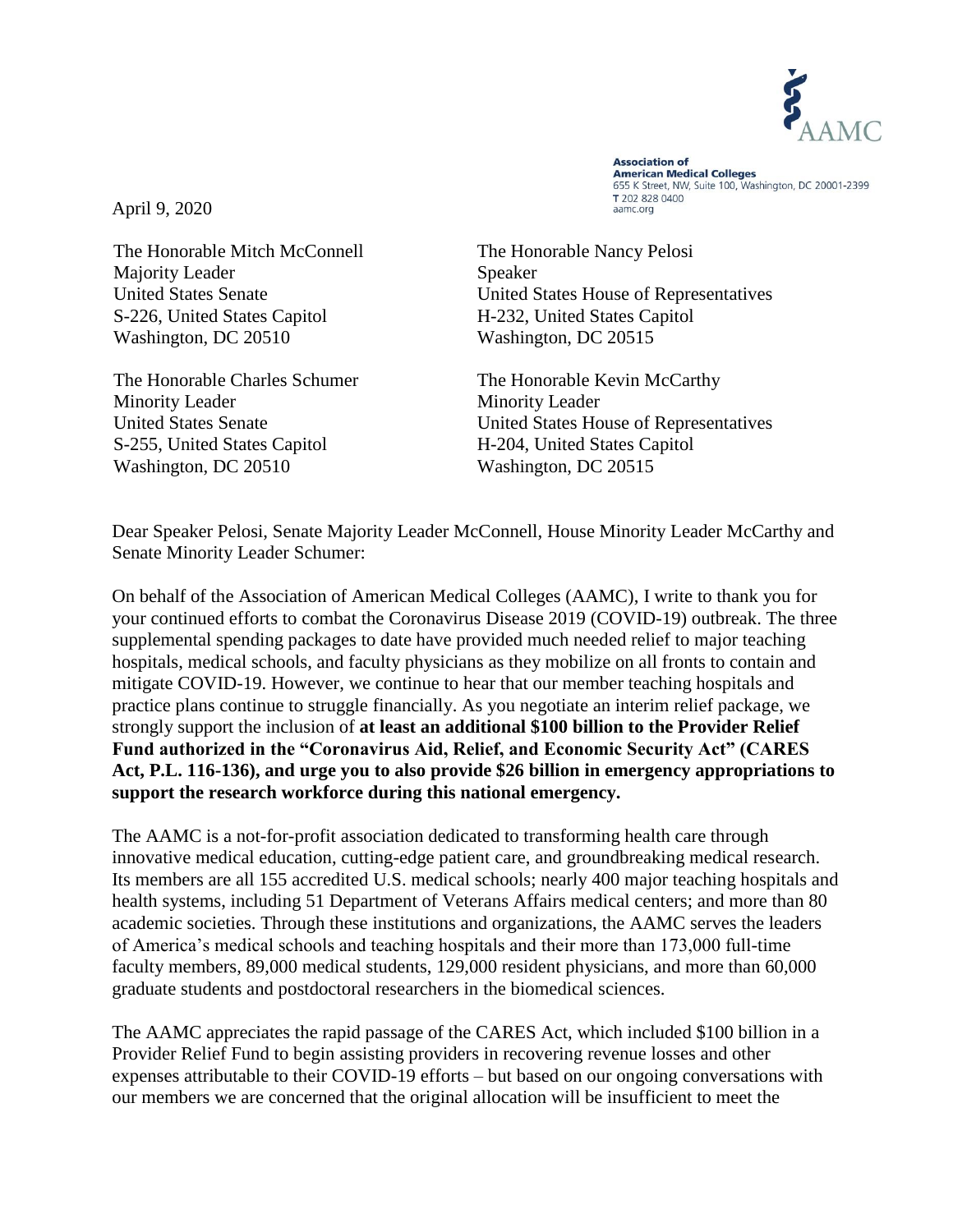Speaker Pelosi, Majority Leader McConnell, Minority Leader McCarthy, Minority Leader Schumer April 9, 2020 Page 2

immense needs of teaching hospitals and their physician faculty, not to mention other providers. Given the overwhelming demand for support from the Fund – both within and beyond academic medicine alone – we believe that the immense scope and magnitude of this emergency warrants an immediate additional investment in the Fund to adequately support the current needs of all health care providers, including teaching hospitals and faculty physicians. **As you consider an interim emergency package, we urge you to provide at least an additional \$100 billion in the Provider Relief Fund to ensure appropriate support for the academic medical centers that are fundamental to the nation's response, in addition to other providers in need.** 

As we have heard from our members and seen on national news reports, COVID-19 patients tend to be sicker and require prolonged hospitalizations, including being placed on ventilators in intensive care units. Teaching hospitals will treat most of these complex patients and, for many, the cost of care will greatly exceed the reimbursement hospitals receive. Academic medical centers and physician faculty practices are strained for supplies as they continue to deploy personnel and resources in the face of this crisis – all while cancelling non-essential "elective" surgeries, procedures, and routine appointments, and redeploying staff to perform other duties as needed. At many institutions, these scheduled, non-urgent services make up a substantial proportion of daily operations. Our members report that occupancy rates have dropped by as much as 30%, and in some cases even more, as they prepare for surges in COVID-19 cases. As a result, their costs are mounting as they respond to the pandemic, but reimbursement is lagging markedly, with some teaching hospitals and health systems losing between \$2 million and \$8 million per day and faculty physician practices reporting losses of between 25% and 50%. It will be impossible for them to recover this lost revenue once the crisis has subsided.

**We also ask that Congress provide emergency supplemental funding for the National Institutes of Health and other research agencies, not only to advance COVID-19 related research, but also to support the broader research workforce during this national emergency.** As you know, the U.S. medical research enterprise is crucial to developing treatments, cures, diagnostics, and preventions for all existing and emerging diseases, and a robust research enterprise contributes to the nation's economic vitality. In response to the COVID-19 emergency, many institutions have suspended research activities beyond critical and/or pandemic-related research, leading the vast majority of labs nationwide to shut down and core facilities to go unused and unfunded. Research programs cannot start or stop with the flip of a switch. Emergency support to mitigate the disruptions resulting from COVID-19 would help the nation recover as quickly as possible the research momentum lost during the pandemic, provide relief to all researchers who rely on grant funding for income are unable to work, and support career transitions for graduate students and postdoctoral fellows. The AAMC, in partnership with the other higher education associations, recommends \$26 billion to provide an estimated 3 to 4 months of support to preserve our nation's federal research enterprise.

Again, the AAMC appreciates your efforts to combat COVID-19, and we will continue partnering with you in this response. We recognize that the package currently under consideration is intended as interim emergency legislation, and we look forward to sharing